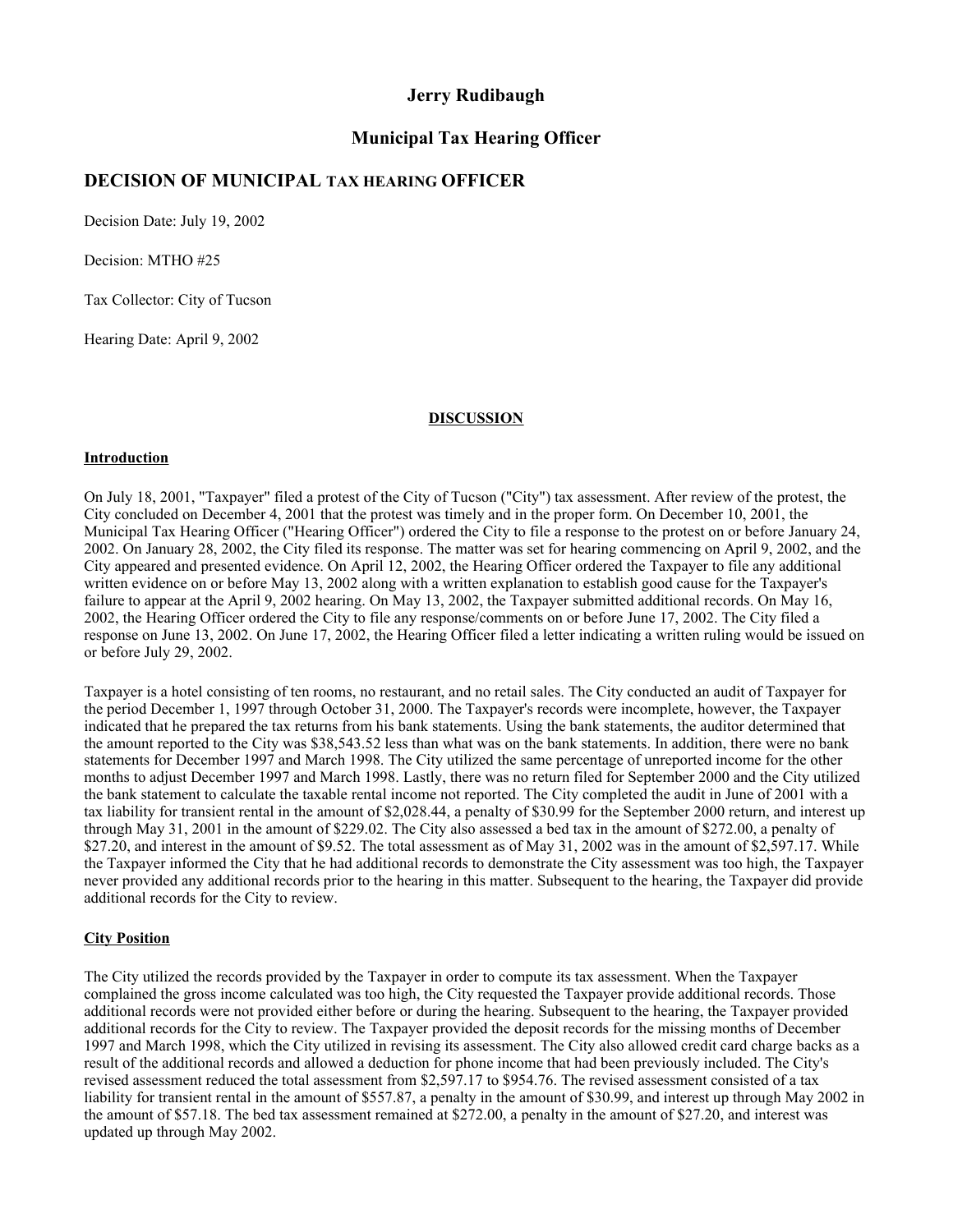### **Taxpayer Position**

The Taxpayer protested that it was highly unlikely that he had not reported \$53,736.68 of gross income. While the City had requested additional records, the Taxpayer had experienced several management and computer system changes which resulted in delays in getting the information. The Taxpayer failed to attend the April 9, 2002 hearing because he was in Oregon with his elderly father who is terminally ill. The Taxpayer asserted that in October of 2000, his hotel manager maliciously destroyed hotel financial records and stole money and property. According to the Taxpayer, the police were called in and the manager was fired. As a result of the record destruction, it took a great deal of time for the Taxpayer to put together supporting documentation for his claim that the City's original assessment was greatly inflated.

### **ANALYSIS**

It is the responsibility of the Taxpayer pursuant to the City Code to maintain necessary books and records. The City on several occasions requested the Taxpayer provide the necessary books and records. The Taxpayer never provided the requested books and records. As a result, the City was authorized pursuant to the City Code to utilize what information it had to calculate the assessment. The City's method of utilizing bank statements and corresponding percentage of under-reported income was a reasonable method of estimating the Taxpayer's tax assessment. The Hearing Officer further concludes that it was reasonable for the City to utilize the additional records provided by the Taxpayer after the hearing to revise the tax assessment. Based on the above, the Taxpayer's protest should be granted to the extent it is consistent with the revised assessment of the City.

## **FINDINGS OF FACT**

1. On July 18, 2001, Taxpayer filed a protest of the City tax assessment.

2. After review of the protest, the City concluded on December 4, 2001 that the protest was timely and in the proper form.

3. On December10, 2001, the Hearing Officer ordered the City to file a response on or before January 24, 2002.

4. The City filed its response on January 28, 2002.

5. The matter was set for hearing on April 9, 2002.

6. The City appeared and presented evidence at the April 9,2002 hearing while the Taxpayer failed to make an appearance.

7. On April 12, 2002, the Hearing Officer ordered the Taxpayer to file any additional evidence along with a written explanation to establish good cause for the Taxpayer's failure to appear at the April 9, 2002 hearing.

8. On May 13, 2002, the Taxpayer submitted additional records along with an explanation that he failed to attend the April 9,2002 hearing because he was in Oregon with his terminally ill father.

9. On May 16, 2002, the Hearing Officer ordered the City to file any response/comments to the Taxpayer on or before June 17, 2002.

10. The City filed a response on June 13, 2002.

11. On June 17, 2002, the Hearing Officer filed a letter indicating a written ruling would be issued on or before July 29, 2002.

12. Taxpayer is a hotel consisting often rooms, no restaurant, and no retail sales.

13. The City conducted an audit of Taxpayer for the period December 1, 1997 through October 31, 2000.

14. The Taxpayer's records were incomplete, however, the Taxpayer indicated he prepared the tax returns from his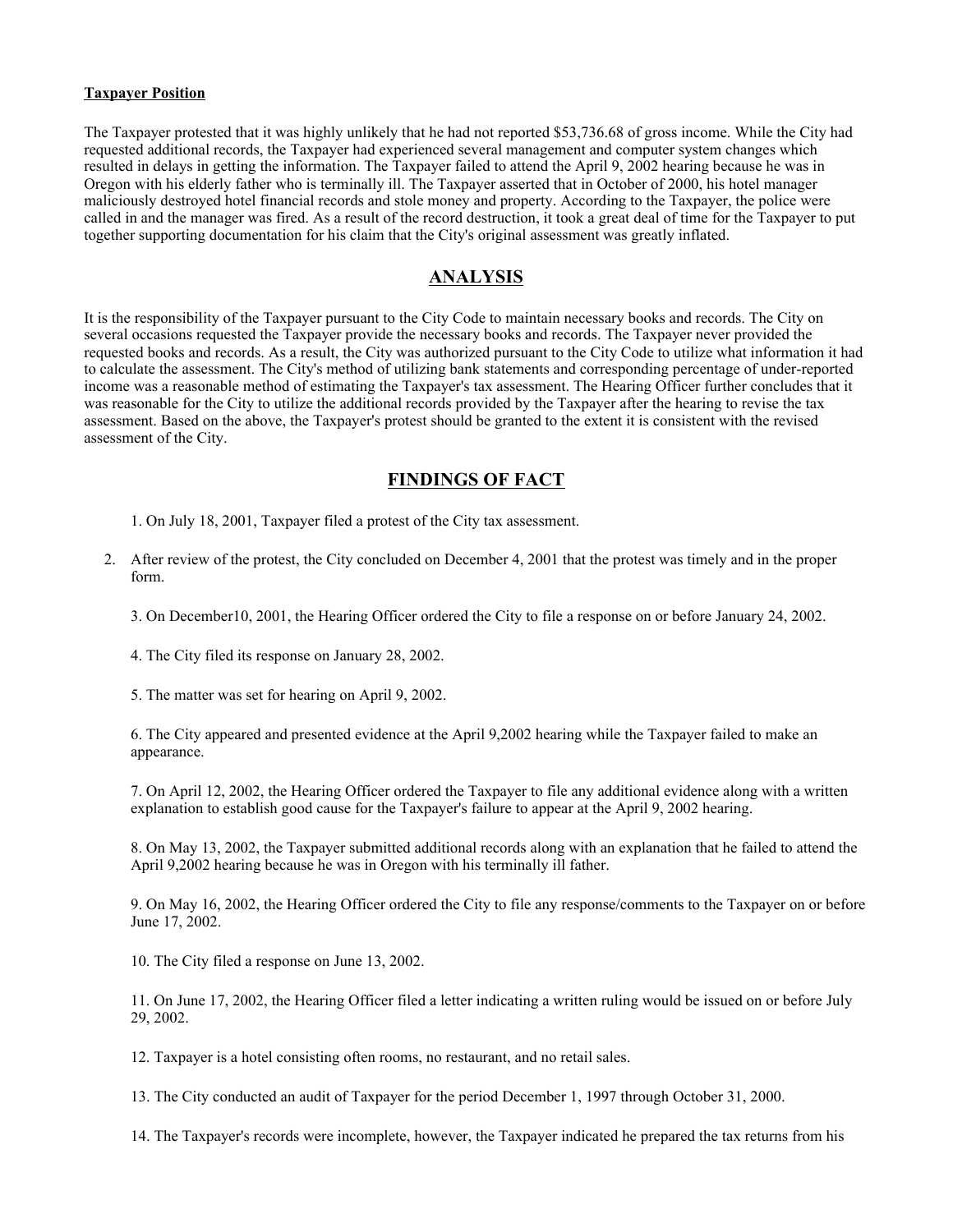bank statements.

15. The Taxpayer provided the City with bank statements for all the audit months except for December 1997 and March 1998.

16. Utilizing the monthly bank statements, the City concluded the Taxpayer had underreported income for those months.

17. The City estimated the months of December 1997 and March 1998 had the same percentage of under-reported income as the other months.

18. The Taxpayer failed to file a return for September 2000 and the City utilized the bank statement to calculate the taxable rental income.

19. The City completed the audit in June of 2001 with a tax liability for transient rental in the amount of \$2,028.44, a penalty of \$30.99 for the September 2000 return, and interest up through May 31, 2001 in the amount of \$229.02.

20. The City also assessed a bed tax in the amount of \$272.00, a penalty of \$27.20, and interest in the amount of \$9.52.

21. The total assessment as of May 31, 2001 was in the amount of \$2,597.17.

22. While the Taxpayer informed the City that he had additional records to demonstrate the City assessment was too high, the Taxpayer never provided additional records either prior to or during the hearing.

23. Subsequent to the hearing, the Taxpayer provided additional records for the City to review.

24. The Taxpayer provided the deposit records for the missing months of December 1997 and March 1998, which the City utilized in revising its assessment.

25. The City also allowed credit card charge backs as a result of the additional records and allowed a deduction for phone income that had been previously included as part of the assessment.

26. The City's revised assessment reduced the total assessment from \$2,597.17 to \$954.76.

# **CONCLUSIONS OF LAW**

1. Pursuant to ARS Section 42-605 6, the Municipal Tax Hearing Officer is to hear all reviews of petitions for hearing or redetermination under the Model City Tax Code.

2. The City Code imposes a tax on transient rental and bed tax income.

3. The City Code imposes a penalty for failure to file a timely return unless Taxpayer shows that the failure is due to reasonable cause and not willful neglect.

4. The City Code requires the Taxpayer to maintain or provide necessary books and records.

5. The City Code authorizes the City to utilize estimates when the Taxpayer has failed to maintain or provide necessary books and records.

6. The City utilized a reasonable method of estimation in determining the Taxpayer's original assessment.

7. The taxpayer had good cause for failing to appear at the April 19, 2002, hearing.

8. It was reasonable for the City to utilize the additional records provided by the Taxpayer after the hearing to revise